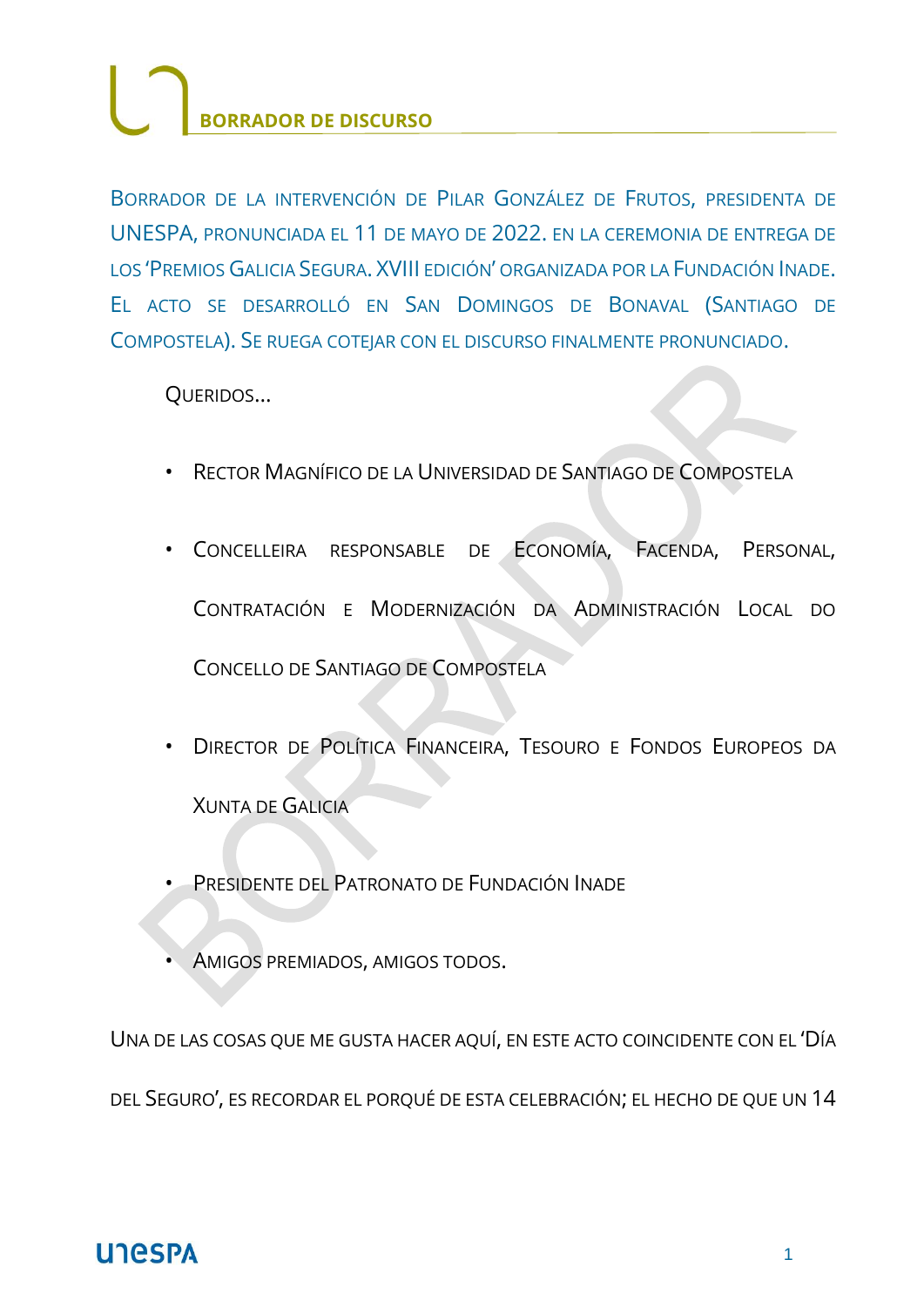DE MAYO DE HACE AHORA 114 AÑOS, EL SEGURO ESPAÑOL COMENZABA SU ANDADURA LEGAL, AUNQUE LA PRÁCTICA TENÍA YA MUCHAS DÉCADAS DE EXISTENCIA.

HAN PASADO, YA LO HE DICHO, 114 AÑOS. UN TIEMPO EN EL CUAL HEMOS ANDADO UN CAMINO BASTANTE LARGO. EN EUROS DE HOY EN DÍA, LA PRODUCCIÓN DE TODO EL SEGURO ESPAÑOL EN AQUEL AÑO SE PODRÍA ESTIMAR EN UNA CANTIDAD EQUIVALENTE A LO QUE EL SEGURO FACTURA HOY APROXIMADAMENTE EN UN DÍA. EN TÉRMINOS DE IMPORTANCIA ECONÓMICA, NUESTRA CAPACIDAD DE PROTECCIÓN SE HA MULTIPLICADO POR 12. Y TODO ESTO LO HEMOS HECHO UN CONJUNTO DE PROFESIONALES, DENTRO Y FUERA DE LAS ENTIDADES, QUE LO QUE HEMOS HECHO, BÁSICAMENTE, ES GESTIONAR EL CAMBIO.

SI HACEMOS REPASO DE TODAS LAS COSAS QUE HAN CAMBIADO EN EL ENTORNO ASEGURADOR EN ESTE TIEMPO QUE LLEVAMOS, LLEGAREMOS, QUIZÁ, A LA CONCLUSIÓN DE QUE NADIE SE HA ENFRENTADO A UN ENTORNO TAN CAMBIANTE COMO NOSOTROS. A NOSOTROS YA NOS AFECTABA EL ENVEJECIMIENTO DEMOGRÁFICO HACE MEDIO SIGLO, Y AÚN MÁS ALLÁ. HEMOS PASADO DE SER UN SECTOR CERRADO A SER UNA ESQUINA DE UN MERCADO ÚNICO DE DIMENSIONES CONTINENTALES. HEMOS PASADO DE LA PURA VOLUNTARIEDAD AL ASEGURAMIENTO OBLIGATORIO. DE LAS TARIFAS REGULADAS A LA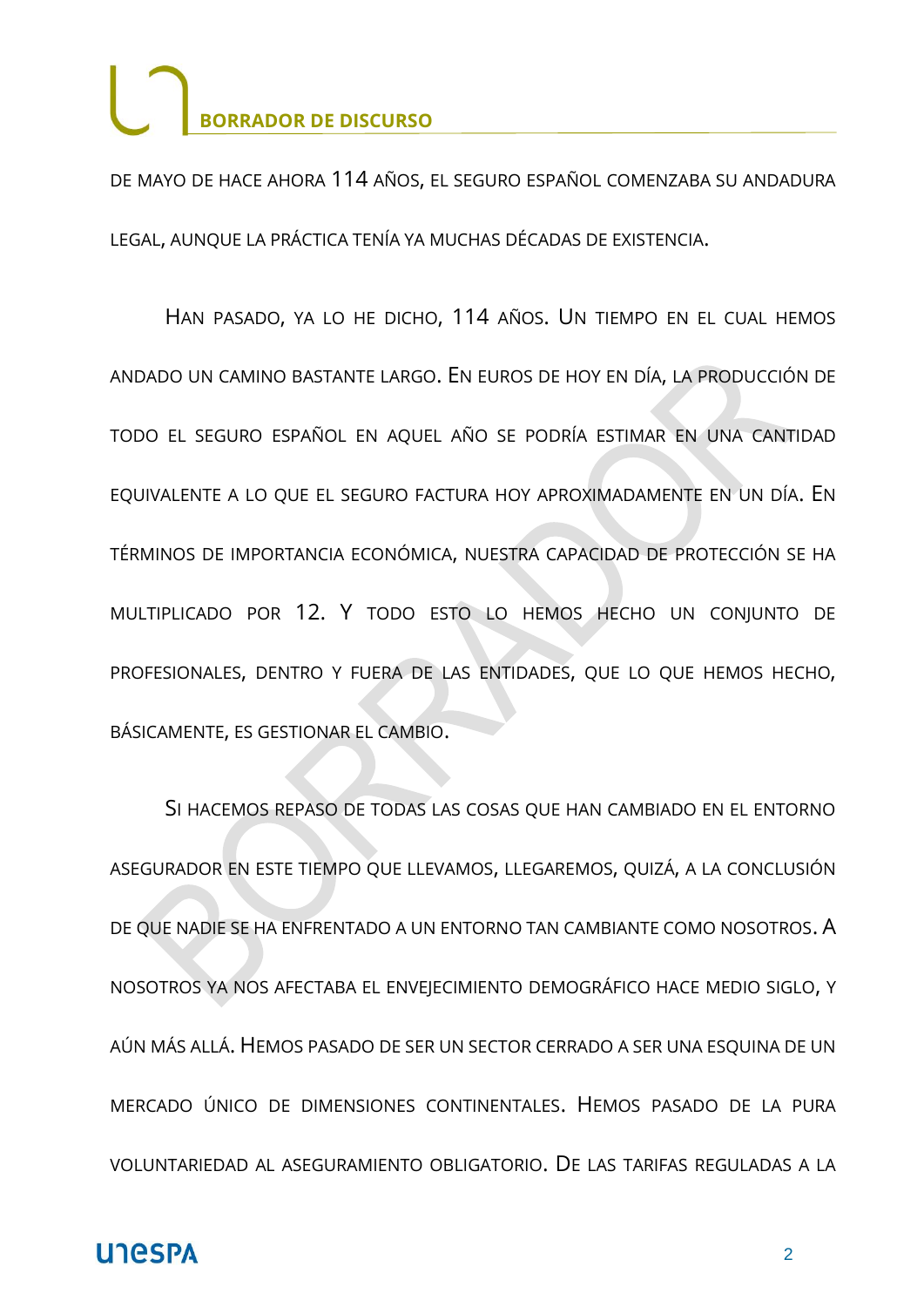LIBERTAD DE MERCADO. DE LA VENTA PERSONAL A LA VENTA A DISTANCIA. BASTA ECHAR MÍNIMAMENTE LA VISTA ATRÁS PARA DARNOS CUENTA DE QUE, EN ESTE SECTOR, LA VERDAD, NADA ES IGUAL CON QUE APENAS PASEN DOS, O TRES, DÉCADAS.

PARADÓJICAMENTE, LA IMAGEN QUE MUCHA GENTE TIENE DEL SEGURO ES EL INMOVILISMO. ESA SENSACIÓN NO ES SINO LA CONSECUENCIA ERRÓNEA DE UN HECHO: NUESTRA LONGEVIDAD SOCIETARIA. EN LA LISTA DE ENTIDADES INSCRITAS COMO ASEGURADORAS AQUEL LEJANO 1908 HAY MUCHAS QUE HOY PERMANECEN CON SU MISMA DENOMINACIÓN. ESTO, COMO DIGO, LLEVA AL OBSERVADOR POCO ATENTO A LA CONCLUSIÓN DE QUE ESO ES ASÍ PORQUE EL SEGURO NUNCA CAMBIA. PERO ES TODO LO CONTRARIO; ESO ES ASÍ PORQUE TODO CAMBIA Y, ADEMÁS, LO HACE CONTINUADAMENTE. EL ASEGURADOR ESTÁ MÁS QUE ACOSTUMBRADO A GESTIONAR ESE CAMBIO Y A ADAPTARSE.

NUESTRO SECRETO ES ÉSE: NUNCA NOS BAÑAMOS DOS VECES EN EL MISMO RÍO, NI, CONSECUENTEMENTE, FIRMAMOS DOS VECES LA MISMA PÓLIZA. POR ESTA RAZÓN, EL FUTURO, LEJOS DE SER UNA AMENAZA, ES NUESTRA MATERIA PRIMA; EL RECURSO DEL QUE OBTENDREMOS NUESTRO VALOR POR LLEGAR.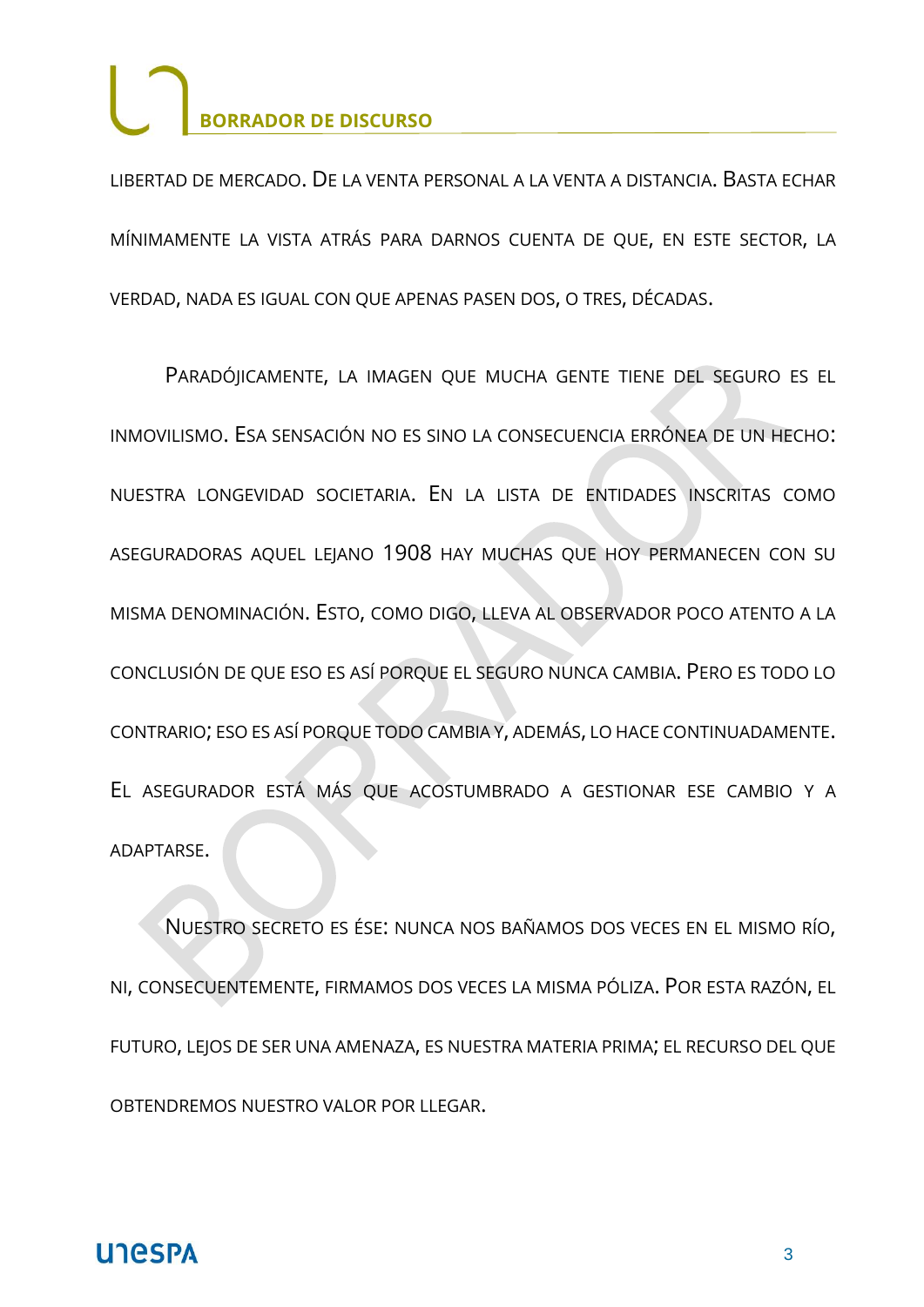EN BUENA MEDIDA, ESTOS PREMIOS GALICIA SEGURA LO SON PARA ALGUNOS DE LOS VISIONARIOS QUE SON CAPACES DE PERCATARSE DE ESTE FENÓMENO. LOS HOMBRES Y MUJERES DEL SEGURO QUE SABEN ENTENDER QUE LA PRINCIPAL CLAVE DE LA SEGURIDAD ES NUNCA DAR NADA POR SEGURO Y, ASÍ, PREGUNTARSE CADA DÍA CÓMO PODREMOS HACERLO MEJOR.

VIVIMOS TIEMPOS CONVULSOS. AUNQUE LOS ORGANIZADORES DE ESTE ACTO HAN TENIDO LA DEFERENCIA DE NO PONERME UN LÍMITE DE TIEMPO PARA ESTAS PALABRAS MÍAS, DESGRACIADAMENTE, SI YO INTENTASE HACER AHORA, ANTE VOSOTROS, LA NÓMINA PRECISA DE TODOS LOS HECHOS INESPERADOS QUE SE NOS HAN PRESENTADO EN LOS ÚLTIMOS 50 MESES EN NUESTRA VIDA ECONÓMICA Y SOCIAL, POR FUERZA TENDRÍA QUE LLEVAR ESTA INTERVENCIÓN MUCHO MÁS ALLÁ DE LO DECOROSO. PORQUE HAN SIDO MUCHAS LAS COSAS QUE NOS HAN OCURRIDO, Y QUE NOS SIGUEN OCURRIENDO. Y LO PEOR DE TODO ES QUE, EN TODOS O CASI TODOS LOS CASOS, APENAS MESES, SEMANAS INCLUSO, ANTES DE QUE OCURRIESEN, NINGUNO HABRÍAMOS FIRMADO QUE OCURRIRÍAN. TRES MESES ANTES DEL CONFINAMIENTO PANDÉMICO, DE LA INVASIÓN DE UCRANIA, O DE LA INFLACIÓN COQUETEANDO CON EL DOBLE DÍGITO, ¿CUÁNTOS DE NOSOTROS

#### **UNESPA**

4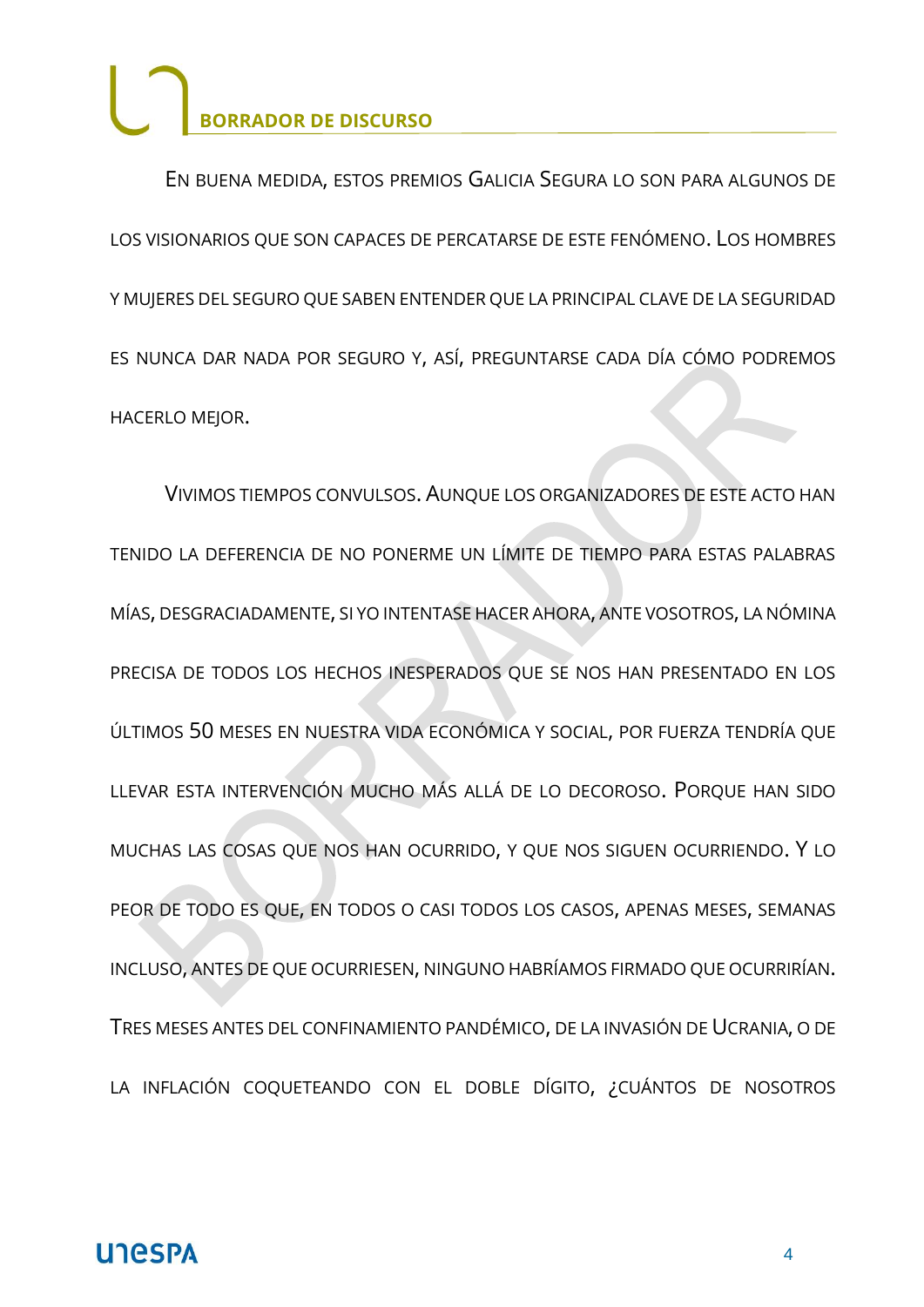HABRÍAMOS APOSTADO POR QUE LOS HECHOS IBAN A DESARROLLARSE COMO LO HICIERON?

EN SITUACIONES ASÍ, LAS PERSONAS VUELVEN EL ROSTRO HACIA AQUELLO QUE CONSIDERAN UN REFERENTE DE SEGURIDAD. VUELVEN EL ROSTRO HACIA SUS GOBIERNOS, HACIA LOS ACTIVOS SIN RIESGO; Y HACIA NOSOTROS. PORQUE NOSOTROS SOMOS PROVEEDORES DE SEGURIDAD Y, PRECISAMENTE POR ESO, NUESTRA LABOR ES CONTRAPROGRAMAR LA INCERTIDUMBRE, CONTRAPESAR LA ANGUSTIA, OFRECIENDO SOLUCIONES QUE, EN LA PRÁCTICA, SUPONGAN TRANSFERIR A NUESTRO BALANCE TODO O PARTE DE ESA INCERTIDUMBRE PARTICULAR QUE CADA PERSONA SUFRE. ESTO ES LO QUE HACEMOS: ACEPTAR COMO PROPIOS RIESGOS QUE SON DE OTROS, A CAMBIO DE UN PRECIO QUE EQUIVALE AL VALOR TEÓRICO DE ESOS RIESGOS CONVENIENTEMENTE MUTUALIZADO.

SIN EMBARGO: ¿CÓMO HAREMOS ESTO? ¿CÓMO PODREMOS ACEPTAR O GESTIONAR RIESGOS, SI SON DIFÍCILMENTE PREDECIBLES? DICHO DE OTRA FORMA: ¿ES POSIBLE EL SEGURO EN UN MUNDO TAN CAMBIANTE? MI RESPUESTA ES: SÍ, ES POSIBLE. Y NO SÓLO ES POSIBLE. ES QUE ES, ADEMÁS, MÁS NECESARIO QUE NUNCA.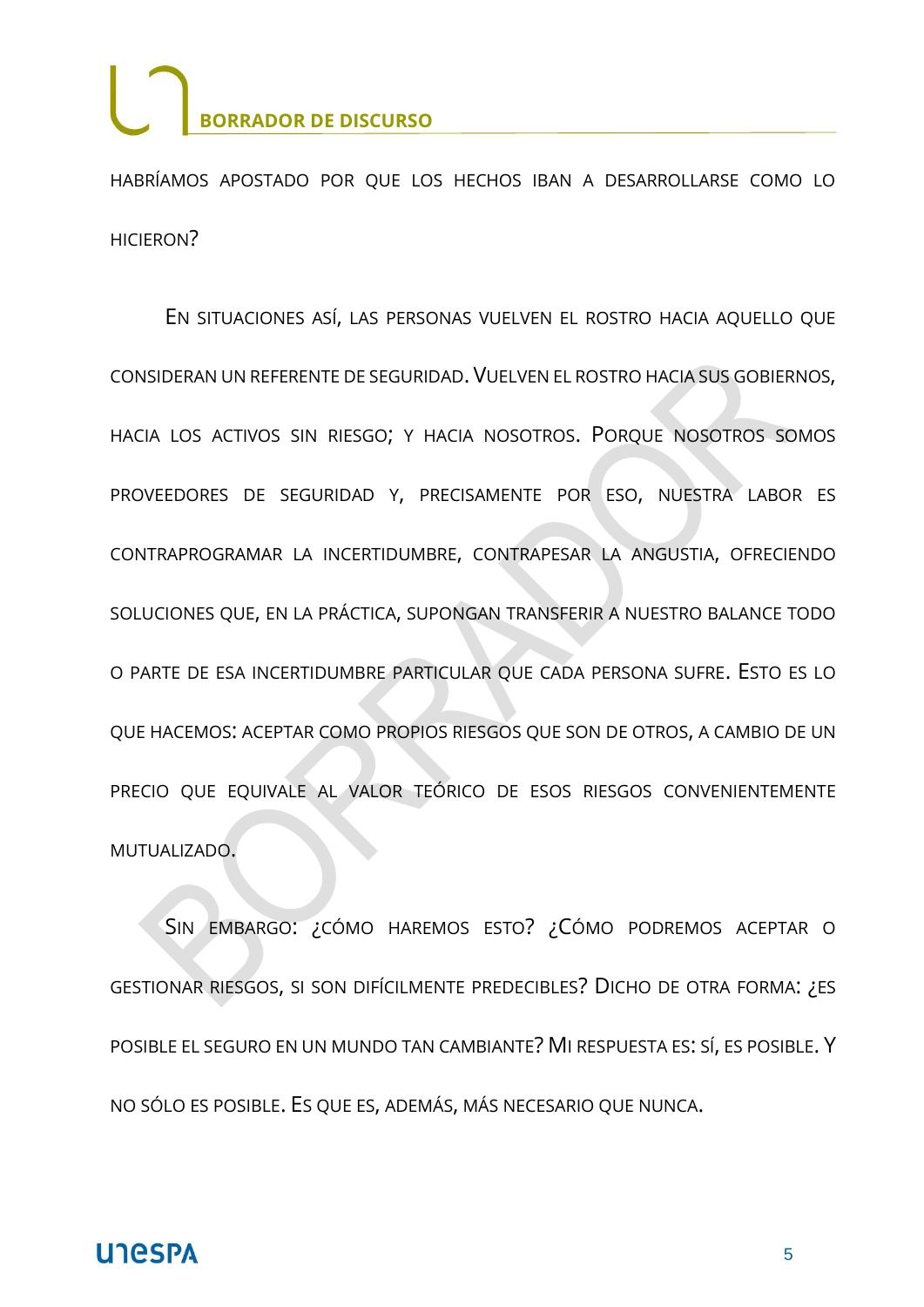LA PRACTICABILIDAD DEL SEGURO EN UN MUNDO CAMBIANTE SE ASIENTA SOBRE DOS GRANDES PILARES, QUE EN EL FONDO SON EL MISMO. EL PRIMER PILAR ES LA PROFESIONALIDAD. LOS RIESGOS SON DIFÍCILES DE ENTENDER Y VALORAR; PERO NO IMPOSIBLES. SOFISTICAR Y MEJORAR CADA VEZ MÁS LA LABOR TÉCNICA BÁSICA DEL ASEGURADOR, QUE NO ES SINO PREVER CÓMO SERÁ EL FUTURO A PARTIR DE LOS DATOS DEL PASADO CONOCIDO, ES EL CAMINO NECESARIO PARA CALCULAR ADECUADAMENTE EL VALOR DE UNOS RIESGOS LÍQUIDOS Y CAMBIANTES. EN ESTE SENTIDO, ADEMÁS, HAY QUE LANZAR UN MENSAJE POSITIVO. PORQUE SI ES VERDAD QUE LA PROFESIONALIDAD TÉCNICA DEL ASEGURADOR SE BASA EN LOS DATOS, NO ES MENOS CIERTO QUE ESTE MOMENTO PRESENTE ES EL MOMENTO DE NUESTRA EXISTENCIA EN EL QUE MAYOR DISPONIBILIDAD DE DATOS HEMOS TENIDO. DE LA MANO DE LA DIGITALIZACIÓN, EL SIGLO XXI SE VA A CONVERTIR EN EL PARAÍSO DE LOS ACTUARIOS, POR ASÍ DECIRLO. NUNCA HEMOS SABIDO TANTO SOBRE NOSOTROS MISMOS, SOBRE NUESTROS HÁBITOS, NUESTRA FORMA DE CONDUCIR VEHÍCULOS A MOTOR, NUESTRAS MORBILIDADES, LAS PALANCAS DE NUESTRA LONGEVIDAD, NUESTROS HÁBITOS DE CONSUMO O LOS PATRONES QUE RIGEN LA VIDA DE LOS SISTEMAS MERCANTILES. NUESTRA ES LA RESPONSABILIDAD DE CONVERTIR TODO ESE FLUJO DE INFORMACIÓN EN SOLUCIONES PRÁCTICAS, FACTIBLES, ASUMIBLES Y EFICIENTES.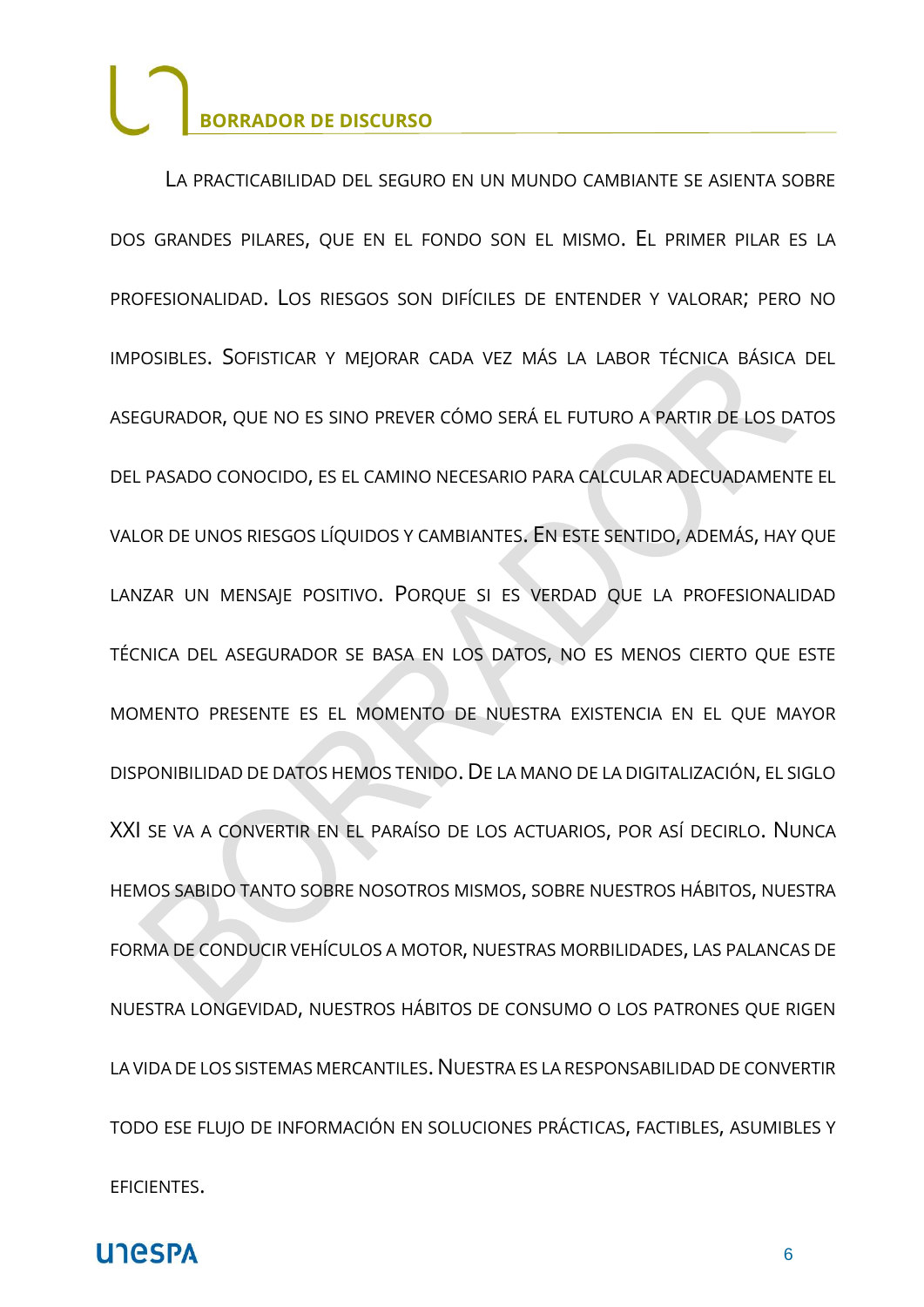EL SEGUNDO PILAR, TRAS LA PROFESIONALIDAD, ES, COMO YA HE AFIRMADO ANTES, LA CAPACIDAD DE GESTIONAR EL CAMBIO. YA LO HE DICHO: EL FUTURO NADIE LO CONOCE, PORQUE EN APENAS UNAS SEMANAS EL FUTURO MUESTRA UNA GRAN CAPACIDAD DE ENSEÑAR UN ROSTRO INESPERADO. LO IMPORTANTE, POR LO TANTO, NO ES CONOCER EL FUTURO; LO IMPORTANTE ES SABER ENFRENTARLO, SEA CUAL SEA.

COMO OS DECÍA ANTES, MUCHA GENTE AJENA A ESTA PROFESIÓN NUESTRA PIENSA QUE EL ASEGURADOR ES UN PROFESIONAL PREDECIBLE QUE RENIEGA DE LAS NOVEDADES. PERO ES EXACTAMENTE AL REVÉS. SI HAY UN GESTOR DE NEGOCIOS QUE ESTÁ DISPUESTO A RENUNCIAR A IDEAS QUE BIEN POCO TIEMPO ATRÁS CONSIDERABA ABSOLUTAMENTE ACERTADAS E INMUTABLES, ÉSE ES EL ASEGURADOR; Y ÉSA ES LA CLAVE DE SU LONGEVIDAD.

EN EL AÑO 2020, LA POSICIÓN DE SOLVENCIA DEL SEGURO EUROPEO, ES DECIR LA RATIO DE FONDOS DISPONIBLES SOBRE CAPITAL DE SOLVENCIA OBLIGATORIO, SE DETERIORÓ TAN SÓLO UN 3% RESPECTO DE LA SITUACIÓN PREPANDÉMICA. EN OTRAS PALABRAS, DE TODOS LOS PILARES QUE SOSTENÍAN EL NEGOCIO EUROPEO, TRES SE DEBILITARON Y 97 PERMANECIERON INCÓLUMES. POR CIERTO: ESTE DETERIORO, QUE

#### **UNESPA**

7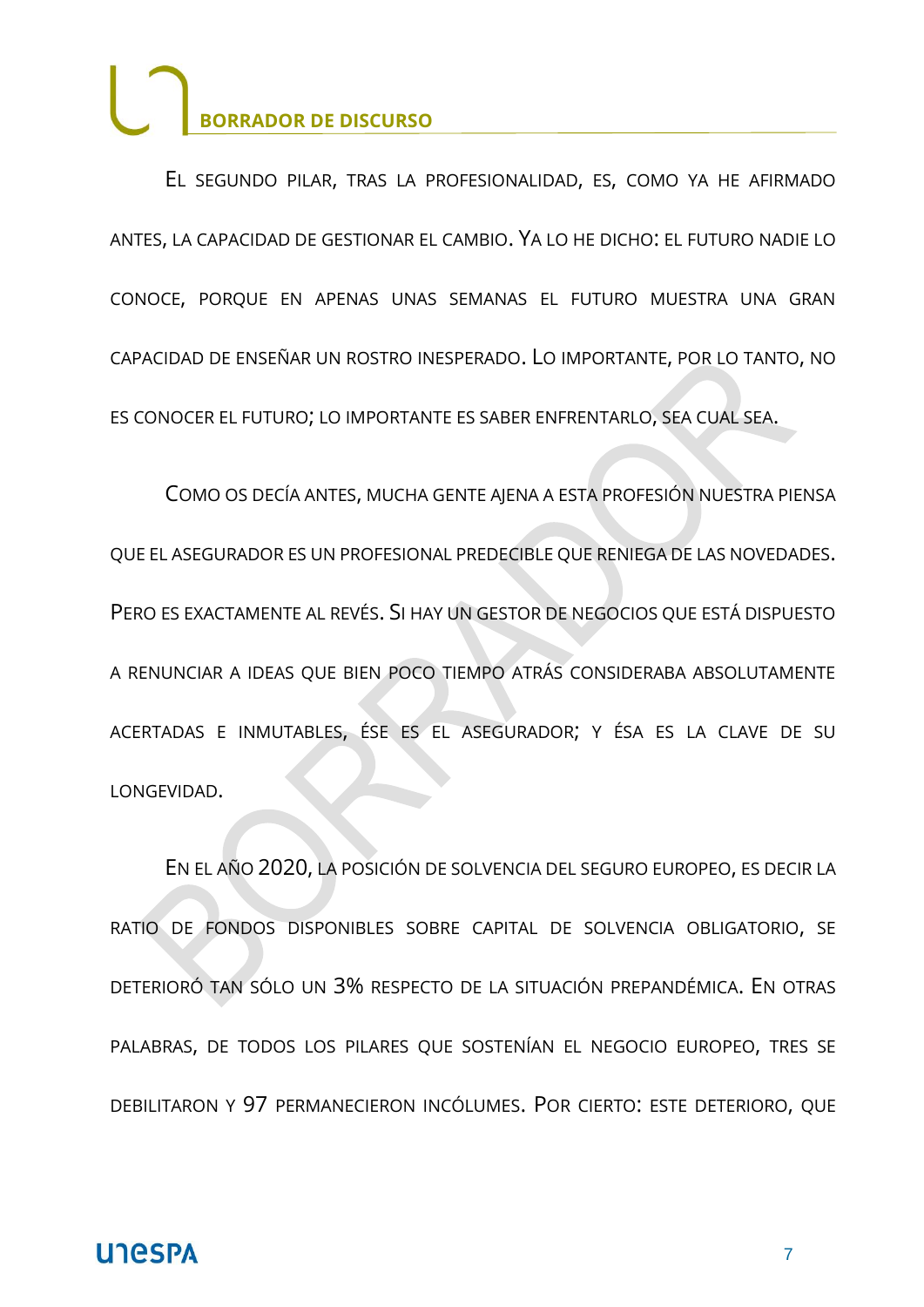POR OTRA PARTE FUE MUY PROVISIONAL Y SE HA RECUPERADO EN 2021 EN LA MAYORÍA DE LOS CASOS, FUE EN ESPAÑA DEL 0,1%.

DATOS COMO ÉSTE, DE LOS MUCHOS QUE LES PODRÍA TRAER AQUÍ EN DEFENSA DE MIS TESIS, LLEVAN A CONSIDERAR QUE EL SEGURO COMBINA SABIAMENTE LA SOLIDEZ Y LA FLEXIBILIDAD; LA ESTABILIDAD Y, AL TIEMPO, LA CAPACIDAD DE ADAPTARSE A CADA SITUACIÓN. 114 AÑOS DESPUÉS DE HABERSE REGULADO POR PRIMERA VEZ LA ACTIVIDAD ASEGURADORA EN ESPAÑA, ESTOY SEGURA QUE NO FALTAN AGOREROS QUE NOS ANUNCIAN LOS PEORES MALES, INCLUSO LA DESAPARICIÓN, PARA EL NEGOCIO ASEGURADOR. PERO YO, LA VERDAD, CREO QUE ES JUSTO AL REVÉS; QUE REMAMOS A FAVOR DE CORRIENTE; PORQUE LA SOCIEDAD CADA VEZ NECESITA MÁS DE NOSOTROS Y NOSOTROS, CADA VEZ, TENEMOS UNA MAYOR, Y MÁS EFICIENTE, CAPACIDAD DE RESPUESTA.

LOS RIESGOS QUE NOS ACECHAN DENTRO DE CINCO, DE 10 AÑOS, ASÍ COMO LA FORMA QUE TENDREMOS DE ENFRENTARLOS, PREVENIRLOS Y CUBRIRLOS, ES ALGO QUE NO SABEMOS. PERO NO IMPORTA. PORQUE LO VERDADERAMENTE IMPORTANTE ES QUE SEAMOS CONSCIENTES, COMO LO SON NUESTROS PREMIADOS, DE QUE, CUALQUIERA QUE SEA EL ROSTRO QUE PRESENTEN, NOSOTROS LOS GESTIONAREMOS. CELEBREMOS, EN LOS